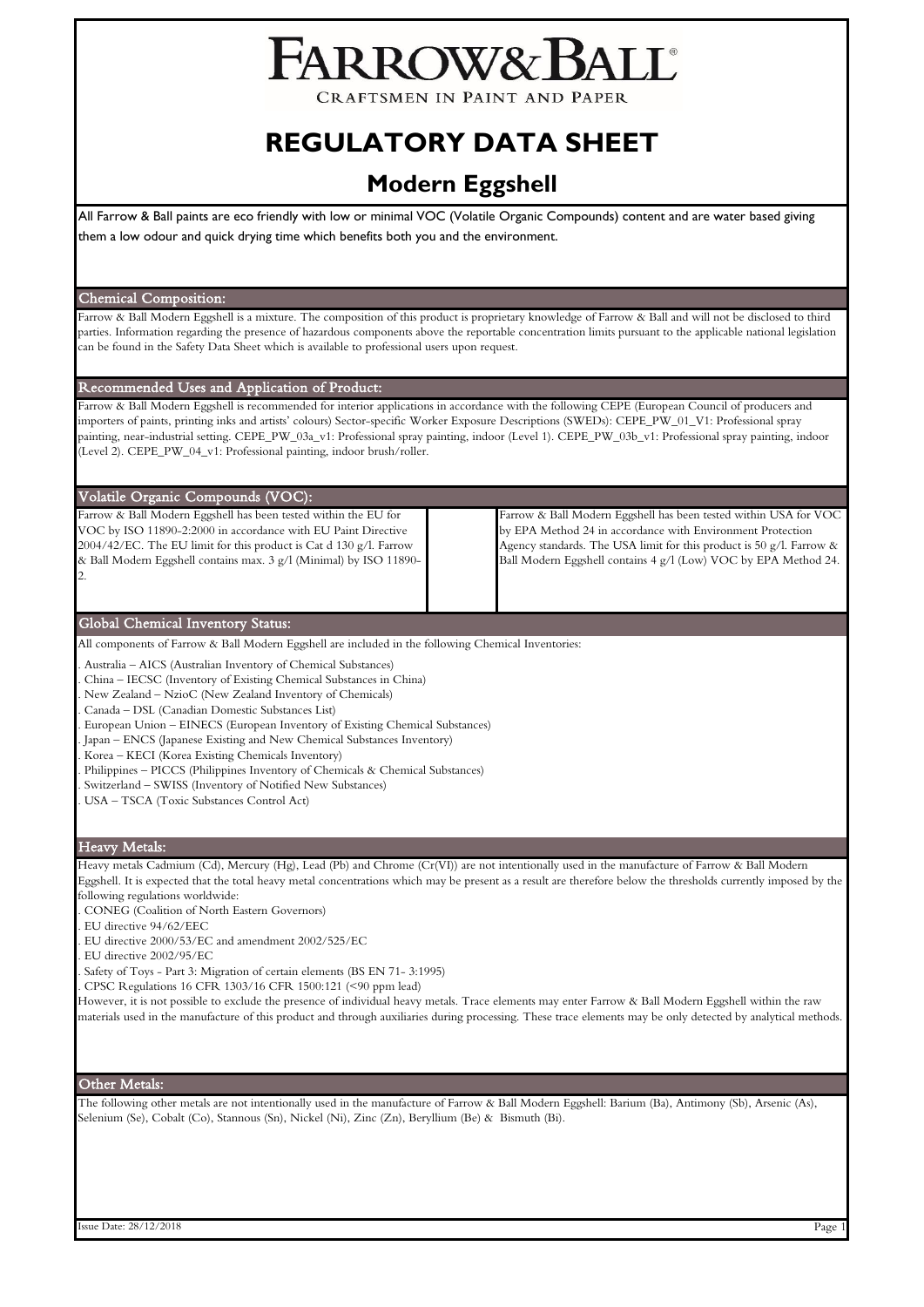#### Safety of Toys - Part 3: Migration of certain elements (BS EN 71-3:1995):

Farrow & Ball Modern Eggshell has been tested in accordance with BS EN 71-3:1995 and meets the specified limits of element migration from toy materials as follows:

| Element       | Measured Amount (mg/kg) | Maximum Limit (mg/kg) |  |  |
|---------------|-------------------------|-----------------------|--|--|
| Antimony (Sb) | <10                     | 60                    |  |  |
| Arsenic (As)  | <10                     | 25                    |  |  |
| Barium (Ba)   | <20                     | 1000                  |  |  |
| Cadmium (Cd)  | <10                     | 60                    |  |  |
| Lead (Pb)     | <10                     | 90                    |  |  |
| Mercury (Hg)  | <10                     | 60                    |  |  |
| Selenium (Se) | <10                     | 500                   |  |  |

#### Substances of Concern:

The following substances of concern are not intentionally used in the manufacture of Farrow & Ball Modern Eggshell: Polyhalogen–biphenyl / terphenyls diphenylethers (PCB, PCT, PBB, PBDE), Chlorinated hydrocarbons/paraffines, Ozone depleting substances (CFC), Halogens (F,Cl,Br,I), Nonylphenol & Nonylphenol ethoxylates, Aromatic amine, Formaldehyde or formaldehyde generating substances, Asbestos, Radioactive substances, Phthalates, Bisphenol A and APEO (Alkylphenol ethoxylates). Based on our current knowledge of raw materials used in the production of xx and the information provided to the company by our raw material suppliers (such as Safety Data Sheets and Technical Data Sheets), we can confirm that xx does not contain any of the Substances of Very High Concern (SVHC) included in:

• The REACH Annex XIV Candidate List at levels greater than the tolerated maximum concentration values established by the EU Regulation 1907/2006/EC, or above 0.1%, whichever is the lower.

• The List of Toxic Substances published under Schedule 1 of the Canadian Environmental Protection Act 1999.

• Schedule A of Chapter 423 - Environmental Reporting and Disclosure of the Toronto Municipal Code in concentration or mass reporting thresholds greater than the published limits.

• The National Pollutant Release Inventory (Ontario Regulation 127/01), Canada Gazette numbers 1-230 in concentration or mass reporting thresholds greater than the published limits.

• Red List Building Materials (United States Environmental Protection Agency, European Commisson on Environment, State of California and The International Living Future Institute.

• The Canada Consumer Chemicals and Containers Regulations (CCCR).

• The Canada Hazardous Products Regulation (HPR).

• The Canada Canada Cribs, Cradles and Bassinets Regulations.

• USA Federal Hazardous Substances Act (FHSA).

• USA Revised Hazard Communication Standard (HCS).

#### California OEHHA Proposition 65 Notice:

WARNING: This product can expose you to chemicals including acetaldehyde, which is known to the State of California to cause cancer, and methanol, which is known to the State of California to cause birth defects or other reproductive harm. For more information, go to www.P65Warnings.ca.gov.

#### French Indoor Air Quality Decree N° 2011-321 – Arrêté April 2011:

Farrow & Ball Modern Eggshell has been tested for indoor emissions to ISO 16000 as follows:

| Substance           | $\star$ | C     | в        | Α       | $A+$    |
|---------------------|---------|-------|----------|---------|---------|
| Formaldehyde        | $6$     | >120  | < 120    | < 60    | <10     |
| Acetaldehyde        | $6$     | >400  | < 400    | < 300   | <200    |
| Toluene             | < 40    | >600  | <600     | $<$ 450 | < 300   |
| Tetrachloroethylene | < 40    | > 500 | < 500    | < 350   | $<$ 250 |
| Ethylbenzene        | < 40    | >1500 | < 1500   | < 1000  | < 750   |
| Xylene              | < 40    | >400  | $<$ 400  | $<$ 300 | <200    |
| Styrene             | < 40    | > 500 | < 500    | $<$ 350 | $<$ 250 |
| 2-Butoxyethanol     | < 40    | >2000 | $<$ 2000 | < 1500  | < 1000  |
| Trimethylbenzene    | < 40    | >2000 | < 2000   | < 1500  | < 1000  |
| 1.4-Dichlorobenzene | < 40    | >120  | < 120    | < 90    | < 60    |
| <b>TVOC</b>         | 5.1     | >2000 | $<$ 2000 | < 1500  | < 1000  |

Farrow & Ball Modern Eggshell meets the requirements of the French directives from 04/30/2009 and 05/28/2009 on the conditions to the marketing of products for construction and decoration containing carcinogens, mutagens or toxic to reproduction category 1 or 2 and corresponds to the emission class A+ of the French regulation on the labelling of product for construction or wall cladding or flooring and paint and varnish on their emissions of volatile pollutants (Arrêté April 2011).

Issue Date: 28/12/2018 Page 2